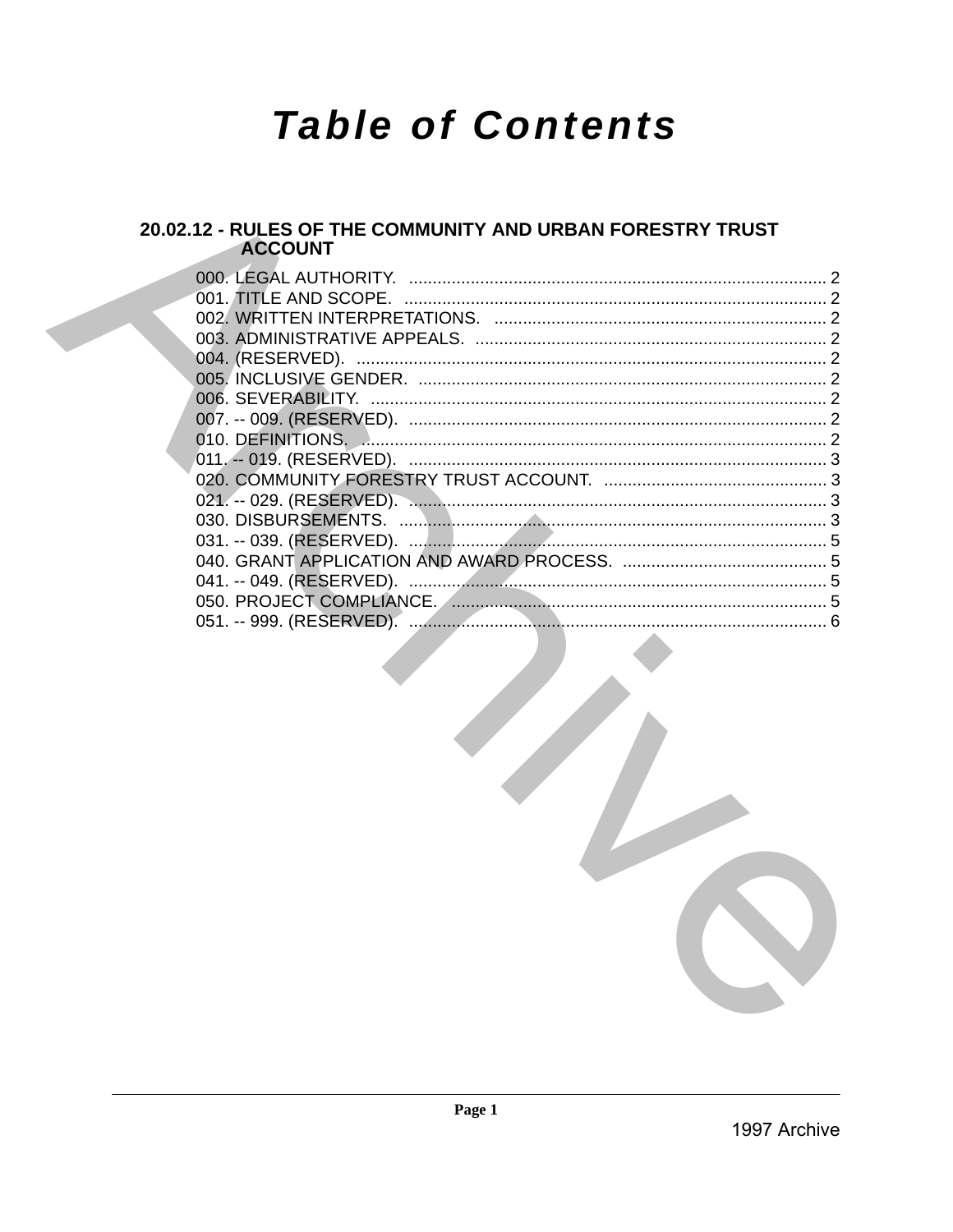#### **IDAPA 20 TITLE 02 Chapter 12**

# <span id="page-1-0"></span>**20.02.12 - RULES OF THE COMMUNITY AND URBAN FORESTRY TRUST ACCOUNT**

# <span id="page-1-1"></span>**000. LEGAL AUTHORITY.**

In accordance with Sections 38-136 and 63-3067B(c)(vii), Idaho Code, the Board shall promulgate rules implementing the provisions of Community and Urban Forestry Trust Account. (3-1-93)

#### <span id="page-1-2"></span>**001. TITLE AND SCOPE.**

These rules shall be cited as IDAPA 20.02.12, "Rules of the Community and Urban Forestry Trust Account," Department of Lands, IDAPA 20, Title 02, Chapter 12. These rules delineate the sources of funds and moneys available, criteria for disbursements, guidelines for grant application and award, and compliance guidelines for projects deemed appropriate by the director of the Department of Lands. (3-1-93) 20.02.12 - RULES OF THE COMMUNITY AND URBAN FORESTRY TRUST ACCOUNT<br>
1998. LHKEN A V. TUORUTY, 1998. and 63-367180(visit, Julian Code, the Bened and powering reduced<br>
in Secondary contribution of Community and Librarity Co

#### <span id="page-1-3"></span>**002. WRITTEN INTERPRETATIONS.**

This agency has no written statements which pertain to the documentation of compliance with the rules of this chapter. (3-1-93)

#### <span id="page-1-4"></span>**003. ADMINISTRATIVE APPEALS.**

Requests for reconsideration of decisions relating to the grants made under these rules may be made in writing to the director within thirty (30) days of the decision. Such reconsideration requests shall list the reasons for the request and shall be signed by the authorized representative of the applicant. Provided, however, that the director's decision on reconsideration shall not receive judicial review pursuant to Title 67. Chapter 52. (3-1-93) reconsideration shall not receive judicial review pursuant to Title 67, Chapter 52.

#### <span id="page-1-5"></span>**004. (RESERVED).**

#### <span id="page-1-6"></span>**005. INCLUSIVE GENDER.**

For all sections and subsections of these rules, the terms and references used in the masculine include the feminine and vice versa, as appropriate. (3-1-93)

#### <span id="page-1-7"></span>**006. SEVERABILITY.**

The sections and subsections of these rules are presumed severable unless specifically provided to the contrary. If any rule, or part thereof, or the application of such rule to any person or circumstance is declared invalid, that invalidity does not affect the validity of any remaining portion. (3-1-93)

# <span id="page-1-8"></span>**007. -- 009. (RESERVED).**

#### <span id="page-1-9"></span>**010. DEFINITIONS.**

Unless otherwise required by context as used in these rules the following terms shall be have the meaning as defined: (3-1-93)

Applicant. A nonfederal public agency or a nonprofit organization meeting requirements of 501(c)(3), United States Internal Revenue Code of 1986, which has submitted a proposal for a grant under these rules. (3-1-93)

02. Grantee. A nonfederal public agency or a nonprofit organization meeting requirements of 501(c)(3), United States Internal Revenue Code of 1986, which has been awarded a grant under these rules. (3-1-93)

03. Act. Sections 38-136 and 63-3067B(c)(vii) Idaho Code. (3-1-93)

04. Community Forestry Trust Account or Account. The trust account created by section 38-136, Idaho Code, which established within the dedicated fund of the state treasury an account for promoting community and urban forestry programs through cost-share grants in the state of Idaho. (3-1-93) urban forestry programs through cost-share grants in the state of Idaho.

05. Community or Urban Forestry or Community Forest Management. The management of the trees and associated vegetation in rural and urban communities. (3-1-93)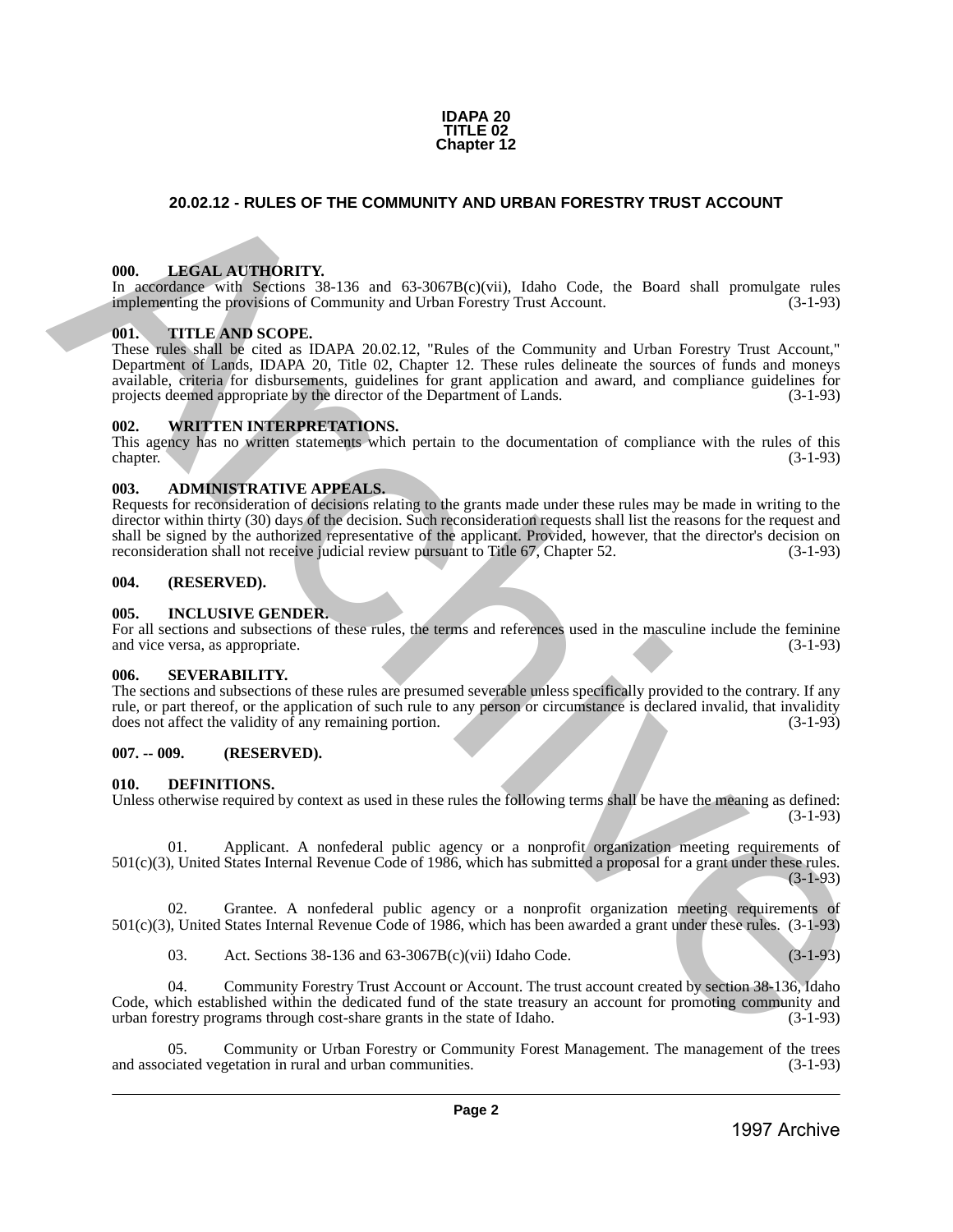| - 07. | Department. The Idaho Department of Lands.                          | $(3-1-93)$ |
|-------|---------------------------------------------------------------------|------------|
| - 08. | Board. The Idaho State Board of Land Commissioners or its designee. | $(3-1-93)$ |

## <span id="page-2-0"></span>**011. -- 019. (RESERVED).**

# <span id="page-2-1"></span>**020. COMMUNITY FORESTRY TRUST ACCOUNT.**

| Donations, gifts, and grants from any source; |  | $(3-1-93)$ |
|-----------------------------------------------|--|------------|
|                                               |  |            |

# <span id="page-2-2"></span>**021. -- 029. (RESERVED).**

# <span id="page-2-3"></span>**030. DISBURSEMENTS.**

|               | 06.                               | Director or State Forester. The Director of the Idaho Department of Lands or his designee. (3-1-93)                                                                                                         |              |
|---------------|-----------------------------------|-------------------------------------------------------------------------------------------------------------------------------------------------------------------------------------------------------------|--------------|
|               | 07.                               | Department. The Idaho Department of Lands.                                                                                                                                                                  | $(3-1-93)$   |
|               | 08.                               | Board. The Idaho State Board of Land Commissioners or its designee.                                                                                                                                         | $(3-1-93)$   |
|               | 09.                               | Public and Private Lands. All nonfederal land located within the state of Idaho                                                                                                                             | $(3-1-93)$   |
|               | 10.                               | Council or ICUFAC. The Idaho Community and Urban Forestry Advisory Council established to<br>advise the director on matters pertaining to urban forestry.                                                   | $(3-1-93)$   |
|               | 11.                               | Memorandum of Understanding or MOU. A binding, signed agreement listing obligations,<br>including financial and performance commitments, required of each party.                                            | $(3-1-93)$   |
| $011. - 019.$ |                                   | (RESERVED).                                                                                                                                                                                                 |              |
| 020.          |                                   | <b>COMMUNITY FORESTRY TRUST ACCOUNT.</b>                                                                                                                                                                    |              |
|               | 01.                               | Income to Account. Moneys for the account shall be generated from the following sources:                                                                                                                    | $(3-1-93)$   |
|               | a.                                | Contributions generated by designated portions of refunds due to overpayment of state income<br>taxes. Designation shall be made on forms prescribed and provided by the Idaho State Tax Commission;        | $(3-1-93)$   |
| Commission;   | $\mathbf{b}$ .                    | Contributions generated as a donation in addition to income tax liabilities payable to the Idaho<br>State Tax Commission. Designation shall be made on forms prescribed and provided by the Idaho State Tax | $(3-1-93)$   |
|               | c.                                | Donations, gifts, and grants from any source;                                                                                                                                                               | $(3-1-93)$   |
|               | d.                                | Any other moneys which may hereinafter be provided by law.                                                                                                                                                  | $(3-1-93)$   |
|               | 02.                               | Establishment of Department Fund. The department shall establish a unique fund number to receive<br>moneys from the account.                                                                                | $(3-1-93)$   |
|               | 03.                               | Funds Available. The amount available for community forestry projects will be limited by the<br>annual legislative appropriation and the actual amount in the account.                                      | $(3-1-93)$   |
| $021. - 029.$ |                                   | (RESERVED).                                                                                                                                                                                                 |              |
| 030.          |                                   | DISBURSEMENTS.                                                                                                                                                                                              |              |
|               | 01.<br>cost-share money:          | Qualifying Entities. The following types of organizations shall be eligible to make application for                                                                                                         | $(3-1-93)$   |
|               | a.                                | Rural and Urban Communities;                                                                                                                                                                                | $(3-1-93)$   |
|               | b.                                | Counties;                                                                                                                                                                                                   | $(3-1-93)$   |
|               | c.                                | State Agencies;                                                                                                                                                                                             | $(3-1-93)$   |
| of 1986.      | d.                                | Nonprofit organizations meeting requirements of $501(c)(3)$ , United States Internal Revenue Code                                                                                                           | $(3-1-93)$   |
|               | 02.<br>of the following criteria: | Qualifying Project Criteria. To qualify for cost-share money projects must address at least one (1)                                                                                                         | $(3-1-93)$   |
|               |                                   |                                                                                                                                                                                                             |              |
|               |                                   | Page 3                                                                                                                                                                                                      | 1997 Archive |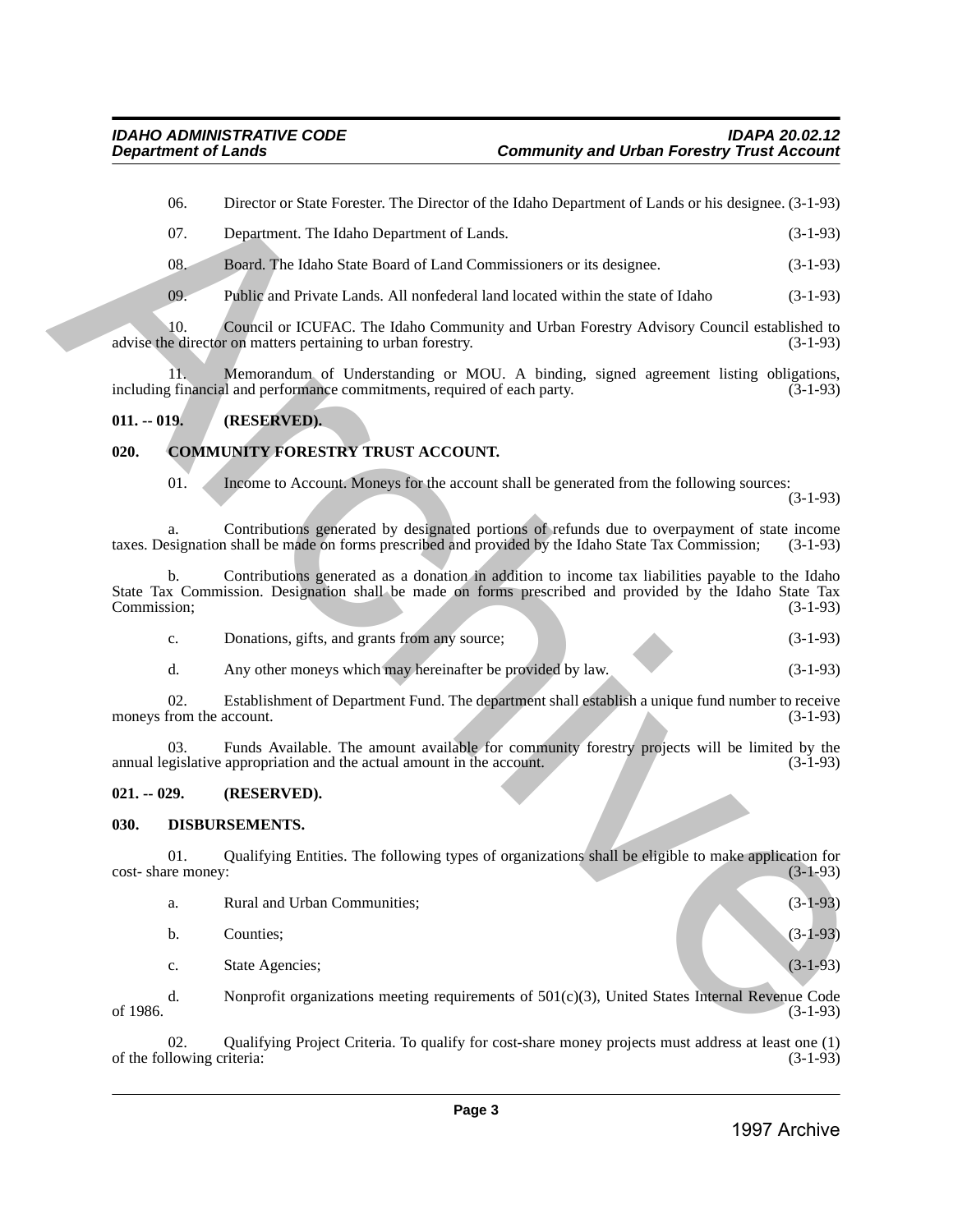| b.<br>of funding;             | The director may prescribe minimum or maximum grant amounts depending upon the availability                                                                                                                                                                                                                                                    | $(3-1-93)$ |
|-------------------------------|------------------------------------------------------------------------------------------------------------------------------------------------------------------------------------------------------------------------------------------------------------------------------------------------------------------------------------------------|------------|
| a.<br>applicant's cost share; | Not less than thirty-five percent (35%) of the funding for an approved project shall be provided by<br>the grantee. Contributions such as materials, personnel, supplies, or services may be considered as all or part of the<br>funding provided by the applicant. Donations contributed on behalf of applicant are acceptable in determining | $(3-1-93)$ |
| 04.                           | Cost Share Requirements.                                                                                                                                                                                                                                                                                                                       | $(3-1-93)$ |
| h.                            | Organizing a municipal tree board.                                                                                                                                                                                                                                                                                                             | $(3-1-93)$ |
| g.                            | Planting trees on nonfederal public land;                                                                                                                                                                                                                                                                                                      | $(3-1-93)$ |
| f.                            | Developing public education programs;                                                                                                                                                                                                                                                                                                          | $(3-1-93)$ |
| e.                            | Conducting volunteer urban forestry projects;                                                                                                                                                                                                                                                                                                  | $(3-1-93)$ |
| d.                            | Developing a tree protection ordinance;                                                                                                                                                                                                                                                                                                        | $(3-1-93)$ |
| c.                            | Developing a community or urban forest management plan;                                                                                                                                                                                                                                                                                        | $(3-1-93)$ |
| b.                            | Conducting ground cover analyses;                                                                                                                                                                                                                                                                                                              | $(3-1-93)$ |
| a.                            | Conducting community tree inventories;                                                                                                                                                                                                                                                                                                         | $(3-1-93)$ |
| 03.                           | Examples of Eligible Projects. The grant moneys may be used for, but are not restricted to, the<br>following types of projects:                                                                                                                                                                                                                | $(3-1-93)$ |
| iv.                           | Conserving energy, reducing adverse wind effects, and mitigating urban heat island buildup;                                                                                                                                                                                                                                                    | $(3-1-93)$ |
| iii.                          | Assessing and improving economic, environmental, social, and psychological benefits;                                                                                                                                                                                                                                                           | $(3-1-93)$ |
| ii.                           | Integrating trees and groundcovers;                                                                                                                                                                                                                                                                                                            | $(3-1-93)$ |
| i.                            | Improving tree growth and maintenance;                                                                                                                                                                                                                                                                                                         | $(3-1-93)$ |
| h.                            | Expand research and educational efforts in:                                                                                                                                                                                                                                                                                                    | $(3-1-93)$ |
| g.                            | Enhance the technical skills and understanding of tree maintenance and arboricultural practices;                                                                                                                                                                                                                                               | $(3-1-93)$ |
| f.                            | Promote demonstration projects;                                                                                                                                                                                                                                                                                                                | $(3-1-93)$ |
| e.                            | Reduce energy consumption by shielding buildings from summer sun or winter winds;                                                                                                                                                                                                                                                              | $(3-1-93)$ |
| d.<br>program;                | Implement tree planting programs to complement community tree maintenance and open space                                                                                                                                                                                                                                                       | $(3-1-93)$ |
| c.                            | Provide educational programs and technical assistance to state and local personnel;                                                                                                                                                                                                                                                            | $(3-1-93)$ |
|                               | maintain trees and expand forest cover;                                                                                                                                                                                                                                                                                                        | $(3-1-93)$ |
| b.                            | Encourage and promote owners of private property and managers of public property to properly                                                                                                                                                                                                                                                   |            |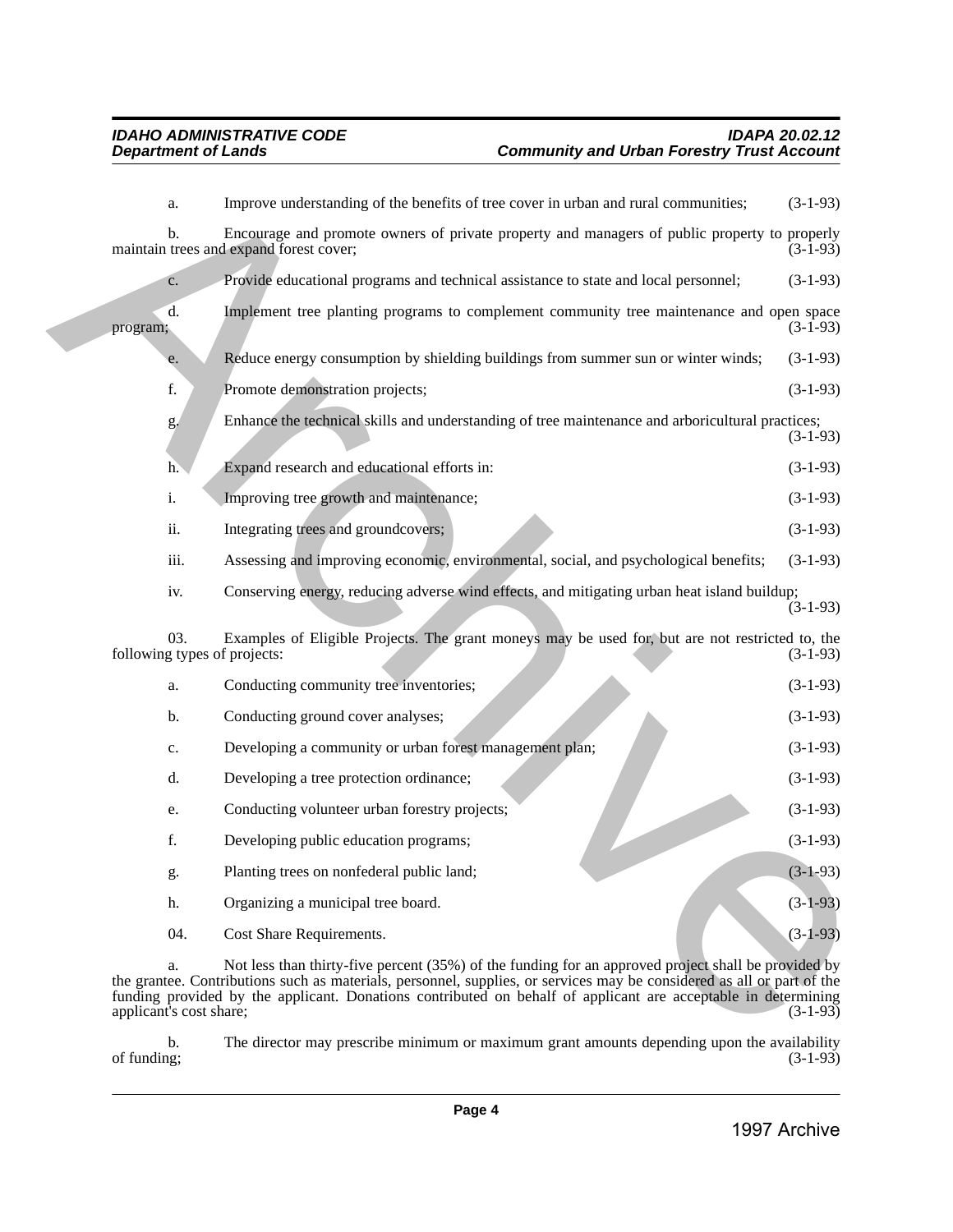## <span id="page-4-0"></span>**031. -- 039. (RESERVED).**

# <span id="page-4-1"></span>**040. GRANT APPLICATION AND AWARD PROCESS.**

|               |                                     | The director may prescribe matching requirements in excess of thirty-five percent (35%). (3-1-93)                                                                                                                                                      |            |
|---------------|-------------------------------------|--------------------------------------------------------------------------------------------------------------------------------------------------------------------------------------------------------------------------------------------------------|------------|
| $031. - 039.$ |                                     | (RESERVED).                                                                                                                                                                                                                                            |            |
| 040.          |                                     | <b>GRANT APPLICATION AND AWARD PROCESS.</b>                                                                                                                                                                                                            |            |
|               | 01.                                 | Grant Application Procedure. Application shall be made annually prior to the due date specified by<br>the department by completing grant forms prescribed by the department.                                                                           | $(3-1-93)$ |
|               | 02.                                 | <b>Application Review Process.</b>                                                                                                                                                                                                                     | $(3-1-93)$ |
|               | a.                                  | Initial screening of applications shall be conducted by department staff or designees to assure<br>applications meet minimum requirements.                                                                                                             | $(3-1-93)$ |
|               | b.                                  | A standing committee consisting of Council members shall review project applications. Grant<br>award recommendations shall be forwarded to the director for final approval.                                                                            | $(3-1-93)$ |
|               | c.                                  | The director shall approve, deny or defer grant awards.                                                                                                                                                                                                | $(3-1-93)$ |
| following:    | 03.                                 | Award of Grants. In order to receive funds under this act, a memorandum of Understanding (MOU)<br>must be signed by authorized representatives of the department and the applicant. This MOU shall include the                                         | $(3-1-93)$ |
|               | a.                                  | Assurances that the project proposal shall be followed;                                                                                                                                                                                                | $(3-1-93)$ |
|               | b.                                  | A schedule for accomplishment reporting;                                                                                                                                                                                                               | $(3-1-93)$ |
|               | c.                                  | Standards for evaluation of the project;                                                                                                                                                                                                               | $(3-1-93)$ |
|               | d.                                  | Payment conditions;                                                                                                                                                                                                                                    | $(3-1-93)$ |
|               | e.                                  | A time table for disbursements;                                                                                                                                                                                                                        | $(3-1-93)$ |
|               | f.                                  | Reporting procedures;                                                                                                                                                                                                                                  | $(3-1-93)$ |
|               | g.                                  | Procedures for amending the MOU;                                                                                                                                                                                                                       | $(3-1-93)$ |
|               | h.                                  | The project fiscal period stating the effective date and the termination date of the MOU;                                                                                                                                                              | $(3-1-93)$ |
|               | $\mathbf{1}$<br>must be maintained. | A provision detailing the minimum number of years that the trees planted under these tree grants                                                                                                                                                       | $(3-1-93)$ |
| $041. - 049.$ |                                     | (RESERVED).                                                                                                                                                                                                                                            |            |
| 050.          |                                     | PROJECT COMPLIANCE.                                                                                                                                                                                                                                    |            |
|               | 01.                                 | Project Completion Time Period. Unless otherwise specified, projects must be completed within<br>one (1) year from the project effective date listed in the MOU.                                                                                       | $(3-1-93)$ |
|               | 02.                                 | Extension Process. Written requests for grant deadline extensions must be submitted to the<br>department no later than thirty (30) days prior to the expiration of the MOU. The director shall approve or deny the<br>request within thirty (30) days. | $(3-1-93)$ |
|               | 03.                                 | Periodic Accomplishment Reports Unless otherwise specified, semi-annual reports in a format                                                                                                                                                            |            |
|               |                                     | prescribed by the department shall be required. Reports must be received by the department within thirty (30) days of<br>the report dates prescribed by the MOU.                                                                                       | $(3-1-93)$ |

## <span id="page-4-2"></span>**041. -- 049. (RESERVED).**

#### <span id="page-4-3"></span>**050. PROJECT COMPLIANCE.**